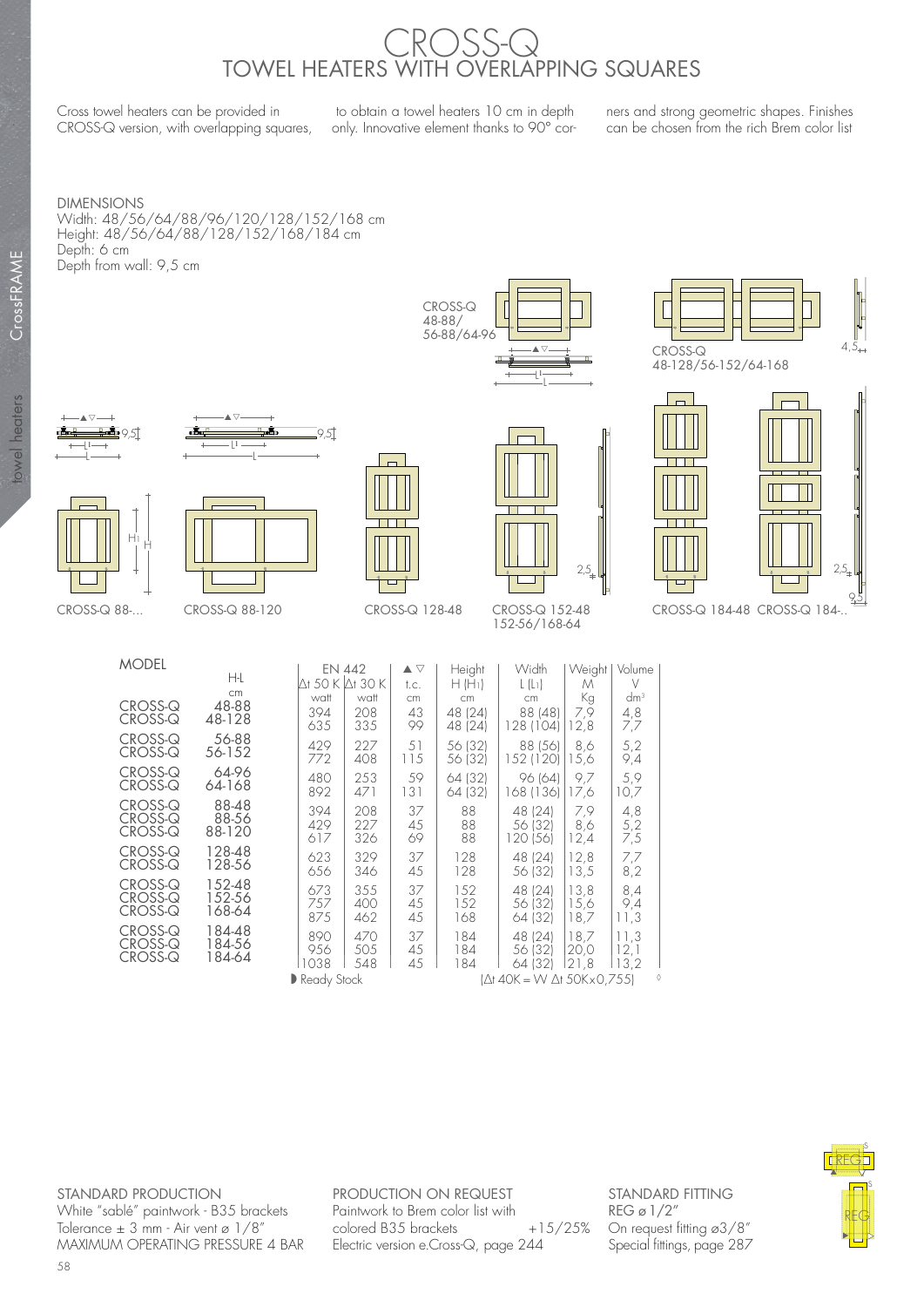#### TAPPING CENTRES

Horizontal Models





TECHNICAL DATA page 66



### RECOMMENDED VALVES

as standard at the rear of the radiator

#### CHROME PLATED VALVES KIT WITH:

- nº2 Valves with O-ring Tangs - nº2 Fittings (multilayer ø16, copper ø12,14) - nº2 Round washers

On request: Polished stainless tube cover<br>(to be cut to right size) Art. CA18  $($ to be cut to right size $)$ 



REVERSE TON VALVES KIT page 277





QUADRA COLORED VALVES page 279

REVERSE TON VALVES KIT with<br>THERMOSTATIC head Art. KTR

REMOTE FITTINGS tapping centres  $\blacktriangle \triangledown$  L<sup>1</sup> - 6cm Art. REM



REMOTE VALVES ASSEMBLY KIT p. 281 with: - nº2 Fittings (multilayer ø16, copper ø12,14)

REMOTE TON VALVES ASSEMBLY KIT Art. KVG

REMOTE TON VALVES ASSEMBLY KIT with<br>THERMOSTATIC head Art. KVGT THERMOSTATIC head

towel heaters

towel heaters